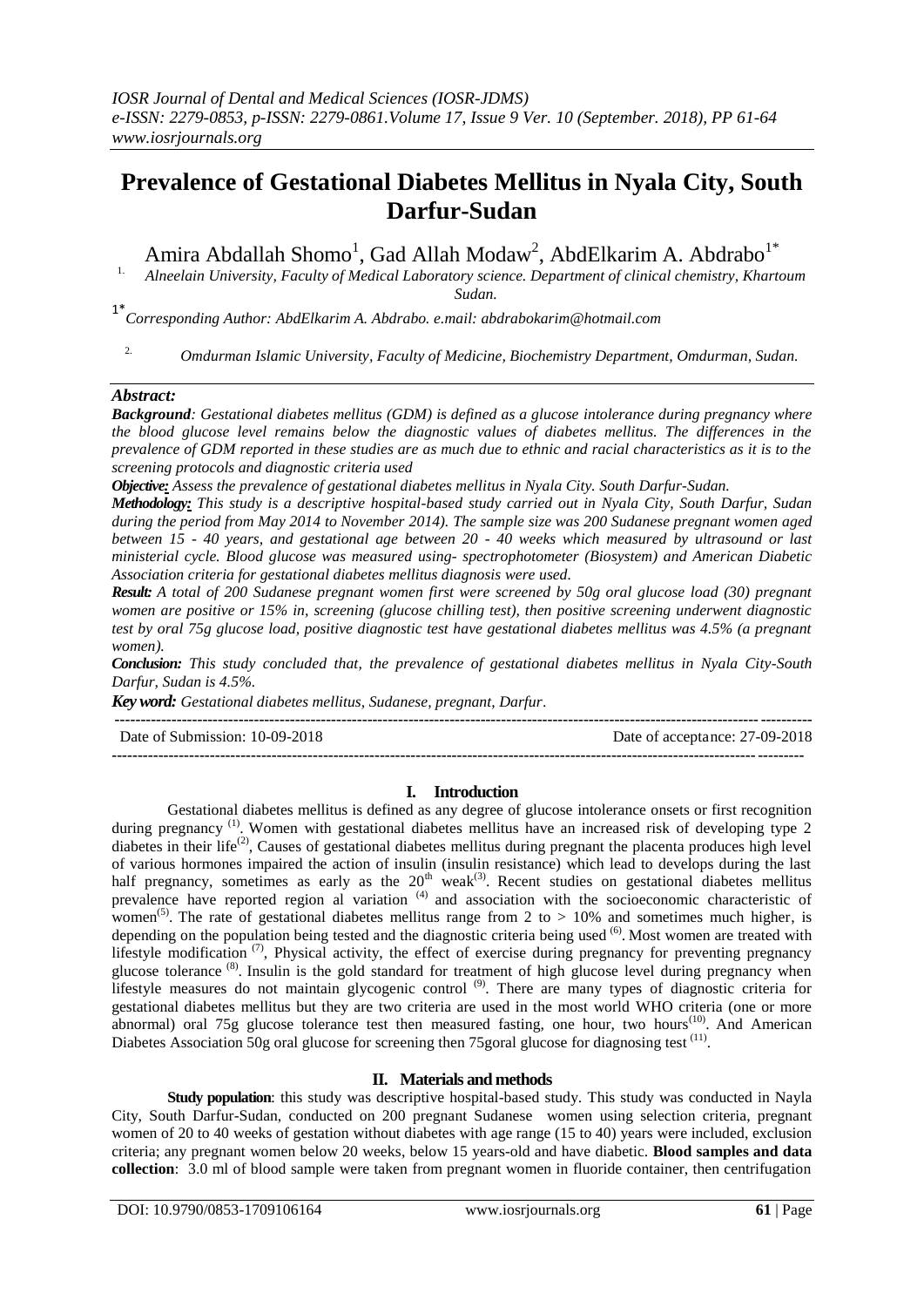for 5 minutes at (300rpm) and then glucose was measured in the clear plasma immediately by using spectrophotometer (Biosystems) and same glucose reagent (Biosystems) use glucose oxidase method. For screening test of gestational diabetes mellitus from 200 Sudanese pregnant women were given 50g anhydrous glucose load regardless of previous meal ingestion and then blood glucose was measured after one hour. This to detect positive (≥140 mg/dl) and negative screening for gestational diabetes mellitus. The positive women at the screening test, they went to the confirmatory test. A 75g anhydrous glucose load is administered after (10 -12) hours fast and blood obtained serially fasting, I hour, 2 hours blood samples.

**Statistical analysis**: was done by using SPSS program used data from 200 pregnant women, mean and standard deviation, percent was calculated using the software.

#### **Result**

From the included individuals, 19.5% were positive (15% screening, 4.5% gestational diabetes' mellitus) according the age 1% screening, 0% gestational diabetes mellitus range class (1-5 - 20) years, 1% screening 0% gestational diabetes mellitus range class (20 - 25) years, 2% screening, 1% gestational diabetes mellitus range class (25 - 30) years, 4% screening, 1.3% gestational diabetes mellitus range class (30 - 35) years, 7% screening, 2.2% gestational diabetes mellitus range class (35 - 40) years, this study indicate that the study sample predominating positive test is an older age (30 - 40) years.

According to the week's positive test were 17% weeks duration (31 - 40) weeks and 2.5% positive test in weeks duration (20 - 30) that indicate the prevalence of gestational diabetes mellitus is high last weeks and older age.

| <b>Table (1):</b> Describes the screening Test |                  |            |  |
|------------------------------------------------|------------------|------------|--|
| <b>Test result</b>                             | <b>Frequency</b> | Percentage |  |
| $+ve$                                          | 30               | 15%        |  |
| -ve                                            | 170              | 85%        |  |
| <b>Total</b>                                   | 200              | 100%       |  |
|                                                |                  |            |  |

**Table(1)** shows the result of the screening test, (30) individuals out of (200) show a positive result of the Screening Test, this represents only 15% of the study sample. While the rest of the sample (170) individuals of 85% show a negative result. See **Figure(1)**.



**Figure (1)** describes the study sample due to the Screening Test

| <b>Test Result</b> | Frequency | Percentage |
|--------------------|-----------|------------|
| $+ve$              | ٥         | 4.5%       |
| $-ve$              | 191       | 95.5%      |
| <b>Total</b>       | 200       | 100%       |

 **Table(2)** shows the result of Diagnosing test, (9) individuals out of (200) show a positive result of Diagnosing Test, this represents only 4.5% of the study sample. While the rest of the sample (191) individuals of 95.5% show a negative result. See **Figure(2)**.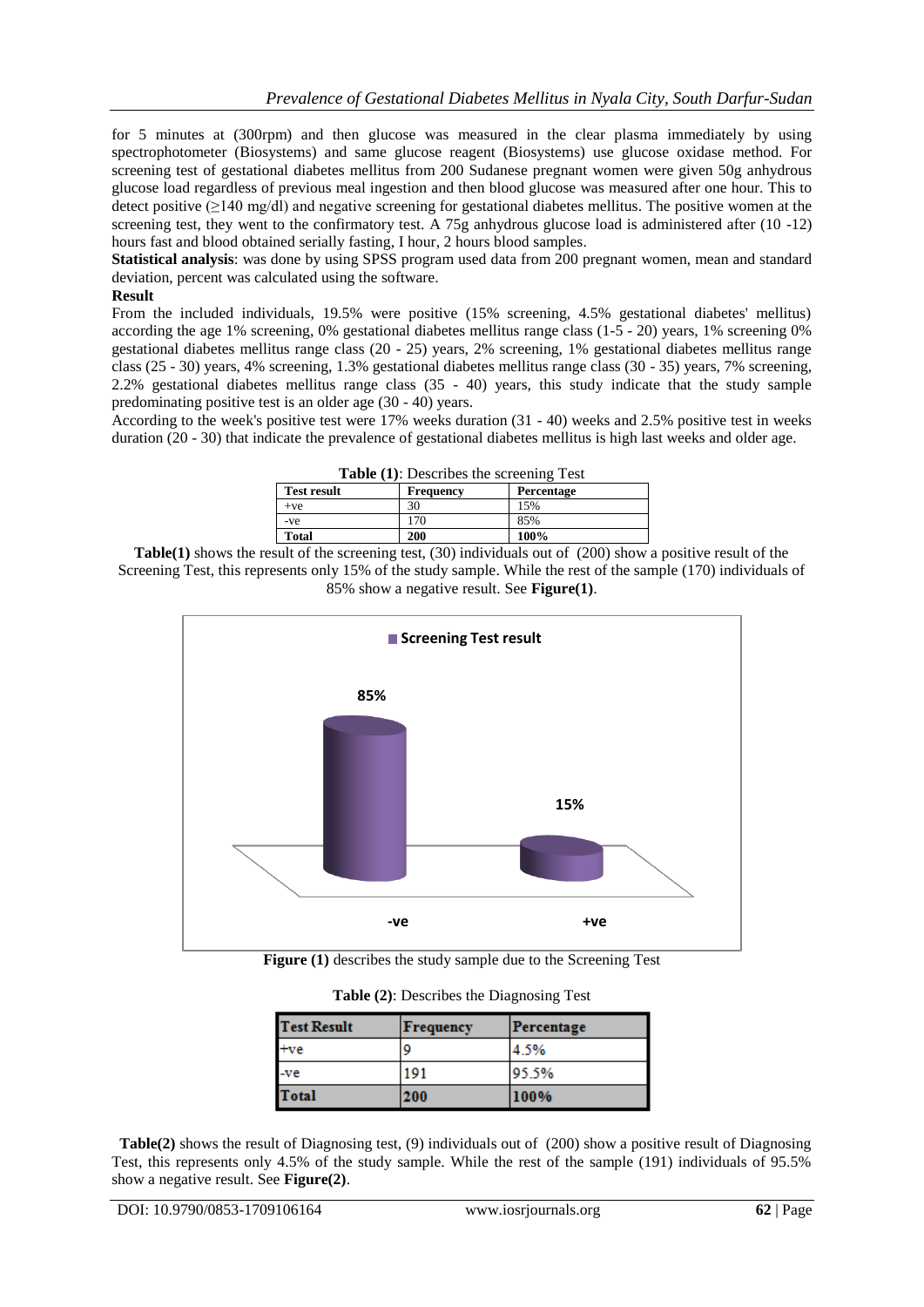

**Figure (2)** describes the study sample due to the Diagnosing Test

#### **III. Discussion**

Our data suggest that the prevalence of gestational diabetes mellitus in Nyala City. South Darfur, Sudan is 4.5% and positive screening test was 15% women they had high blood glucose during screening are done in gestational diabetes mellitus diagnosis is based on two-step at least abnormal, only women who have positive on both test would be diagnosed with gestational diabetes mellitus. Some women who had a positive result on the first test but not the second may respond that had high blood glucose in this pregnancy to diet modification is enough to control glucose level.

In the other study the prevalence of gestational diabetes mellitus in the following countries was (India, Tamil) 17.8٠/o, semi-urban 13.8% rural 9.9%, Coba 4.8%, Sudan 2.3% criteria used random blood glucose above 120mg/dl, Cameroon WHO criteria 5% and IADPSG criteria 17%.<sup>(12)</sup>

From this study compare with our study prevalence of gestational diabetes mellitus in Nyala City was 4.5% is high when compared to the prevalence of gestational diabetes mellitus in Sudan 2.3% but they're different in criteria I used American Diabetes Association (A D A) criteria and. other used random blood glucose more than 120 mg/dl, but our result when compare to Coba 4.8% used WHO criteria there is small different from them 0.3%, when compared with other countries our result is in low level found large variation in estimate gestational diabetes mellitus s, but direct compare between countries is difficult due to different diagnosing strategies and subpopulations, many countries do not perform systematic screening for gestational diabetes mellitus, and practices often diverge from guidelines. Countries need to carefully assess the cost and health impact of scaling up gestational diabetes mellitus screening and management in order to identify the best policy option for their population.

In the end prevalence of gestational diabetes mellitus in Nyala City compare with Sudan is high due to differences in criteria used but with other country is low, the percentage pregnant women screening test rages from 10% to90% when compare our result 15% with this ranges are acceptable.

#### **IV. Conclusion**

This study increases good knowledge and awareness about the prevalence of gestational diabetes mellitus in Nyala City. South Darfur, Sudan and lead to the understanding importance of measuring blood glucose level, during pregnancy due to the high prevalence of impaired glucose tolerance test was 15% and prevalence of gestational diabetes mellitus was 4.5 % from 200 pregnant Sudanese women.